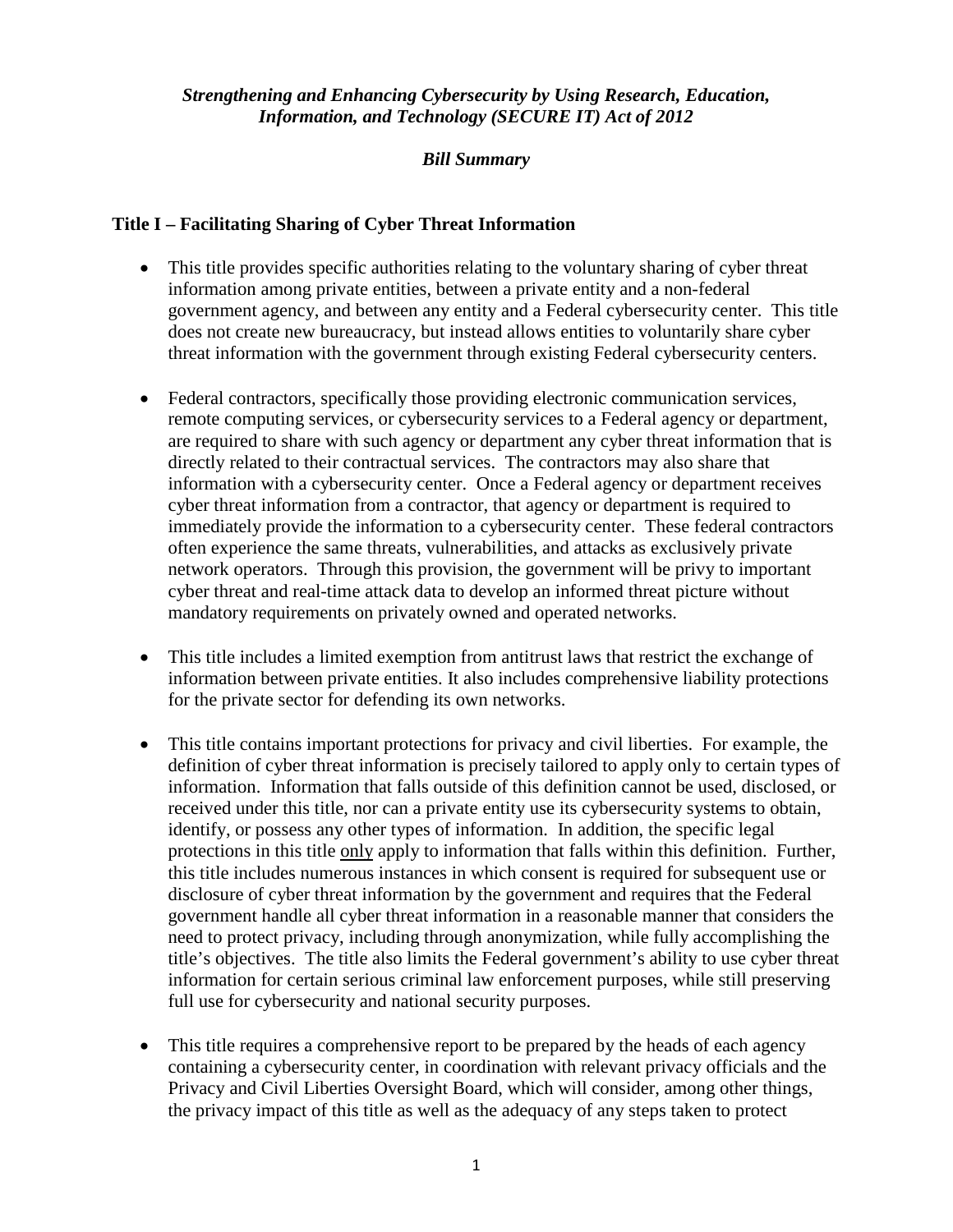privacy. This report will be due one year after enactment, and then bi-annually thereafter.

- This title requires procedures to be developed for the immediate sharing of classified, declassified, and unclassified information to ensure that information needed to secure networks is shared as fully as possible while still protecting intelligence sources and methods.
- This title also confirms that no person can have access to classified information relating to cyber security threats and vulnerabilities without appropriate security clearances. The Federal government, however, is directed to provide timely assistance in providing appropriate security clearances, in accordance with applicable procedures and requirements and as otherwise deemed appropriate, for individuals who are determined to be eligible for clearances and have a need-to-know classified information in order to carry out the title.

## **Title II – Coordination of Federal Information Security Policy**

- This title updates the Federal Information Security Management Act (FISMA) to improve the security of Federal information systems.
- The federal government's current reliance on annual static checklists and manual reporting is outdated. This title instead directs the Secretary of Homeland Security to carry out an ongoing, automated threat assessment to maintain timely and actionable knowledge of the state of the security of Federal information systems, providing the federal government with a continuously updated agency-wide threat picture.
- Existing resources at the Department of Homeland Security (DHS) are leveraged by requiring federal civilian agencies to report information about security incidents and cyber threat information to a cybersecurity center.
- Under the current FISMA statute, the National Institute of Standards and Technology (NIST) has successfully ensured that federal civilian networks maintain security standards complementary to those implemented by national security networks. This title codifies and strengthens the current roles and activities NIST undertakes in disseminating cybersecurity standard setting for government networks. Under this title, the Secretary of Commerce, in consultation with the Secretary of Homeland Security, is directed to issue compulsory policies and directives for government agency information security operations and controls. Such policies do not apply to national security systems.
- Under this title, agency heads are required to delegate to their Chief Information Officer the authority and primary responsibility for implementing and maintaining the agencywide information security program and providing information security protections commensurate with the risk and impact resulting from unauthorized access, use, disclosure, disruption, or destruction of agency information or information systems.